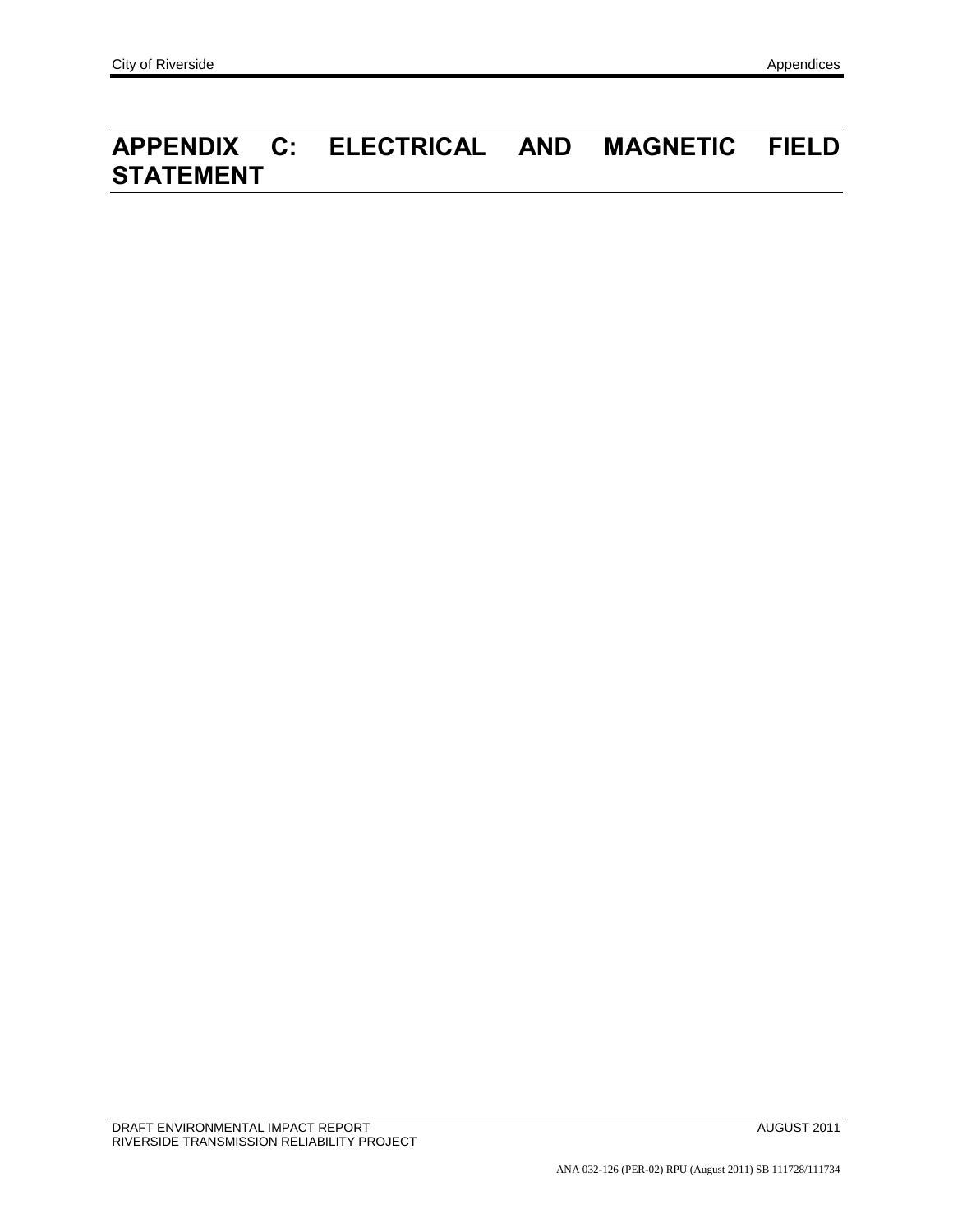## **Electrical and Magnetic Field Statement for Riverside Transmission Reliability Project**

**EMF & Energy Group Southern California Edison September 9, 2010**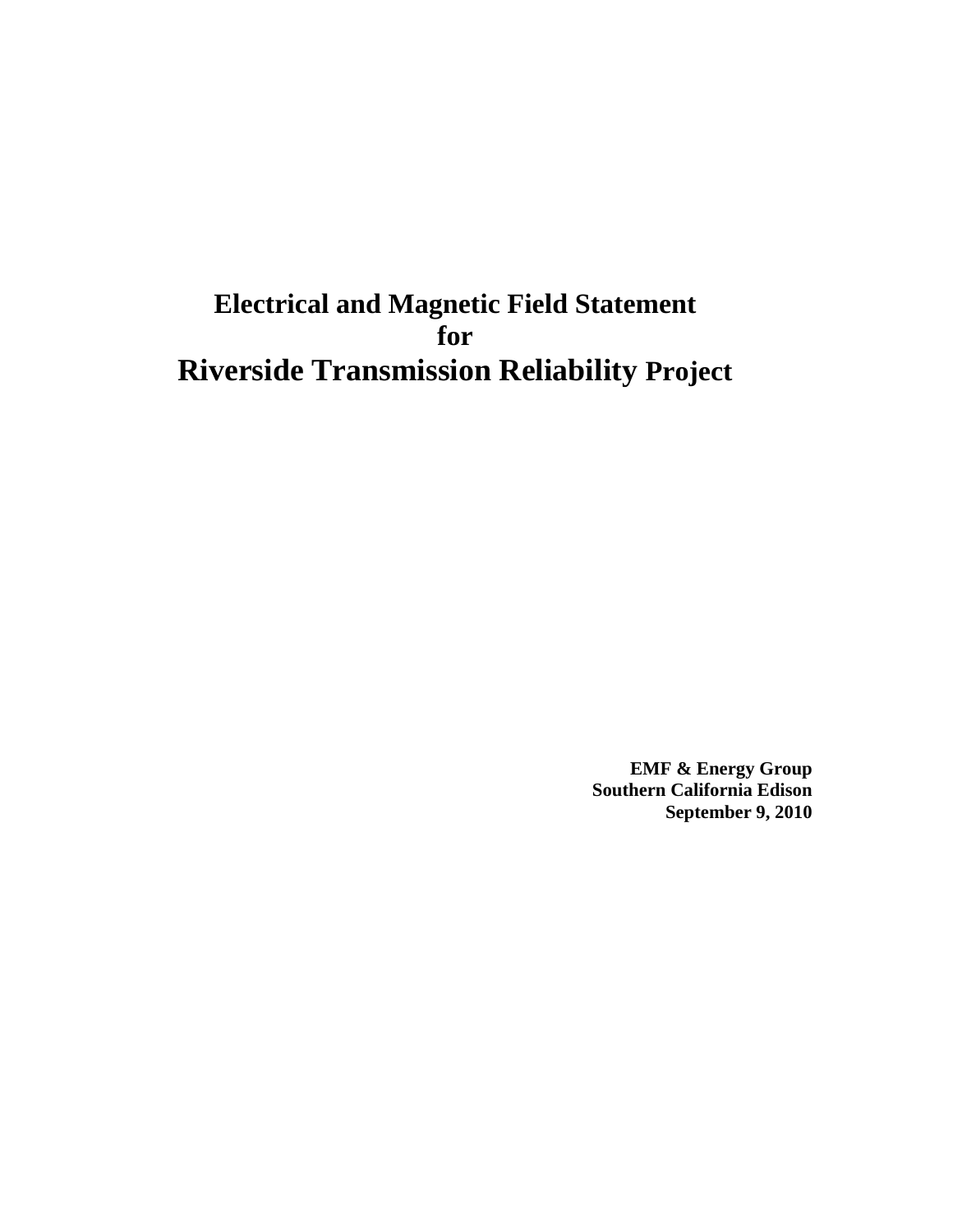Standard National Environmental Protection Agency (NEPA) analysis does not include a discussion of potential environmental impacts from electric and magnetic fields (EMF) due to the lack of a consensus among scientists that EMF exposure poses a risk to human health. Nor are there any California Environmental Quality Act (CEQA) standards regarding the analysis of potential human health risks caused by EMF exposure. However, this Environmental Assessment (EA) does contain a discussion of EMF to accommodate the public's interest and concern regarding potential human health effects related to EMF exposure from transmission lines.

There are many sources of power frequency<sup>1</sup> EMF, including internal household and building wiring, electrical appliances, and electric power transmission and distribution lines. Magnetic fields are created by the flow of electrical current and are measured in milliGauss (mG). Magnetic fields are not shielded by buildings, trees or most other objects. Electric fields are created by voltage and are measured in Volts/meter. These fields are easily shielded by objects such as buildings or trees.

There have been numerous scientific studies about the potential health effects of EMF. After many years of research, the scientific community has been unable to determine if exposures to EMF cause health hazards. State and federal public health regulatory agencies have determined that setting numeric exposure limits is not appropriate.<sup>2</sup> Most of the focus of health concerns has been on magnetic field rather than electric field exposures. This is because electric field exposures in residences near power lines are minimized due to shielding by structures. Additionally, existing health research offers little to support a connection between electric field exposures and adverse health effects.

 $\frac{1}{1}$ In U.S., it is 60 Hertz (Hz).

 $\overline{2}$ CPUC Decision 06-01-042, p. 6, footnote 10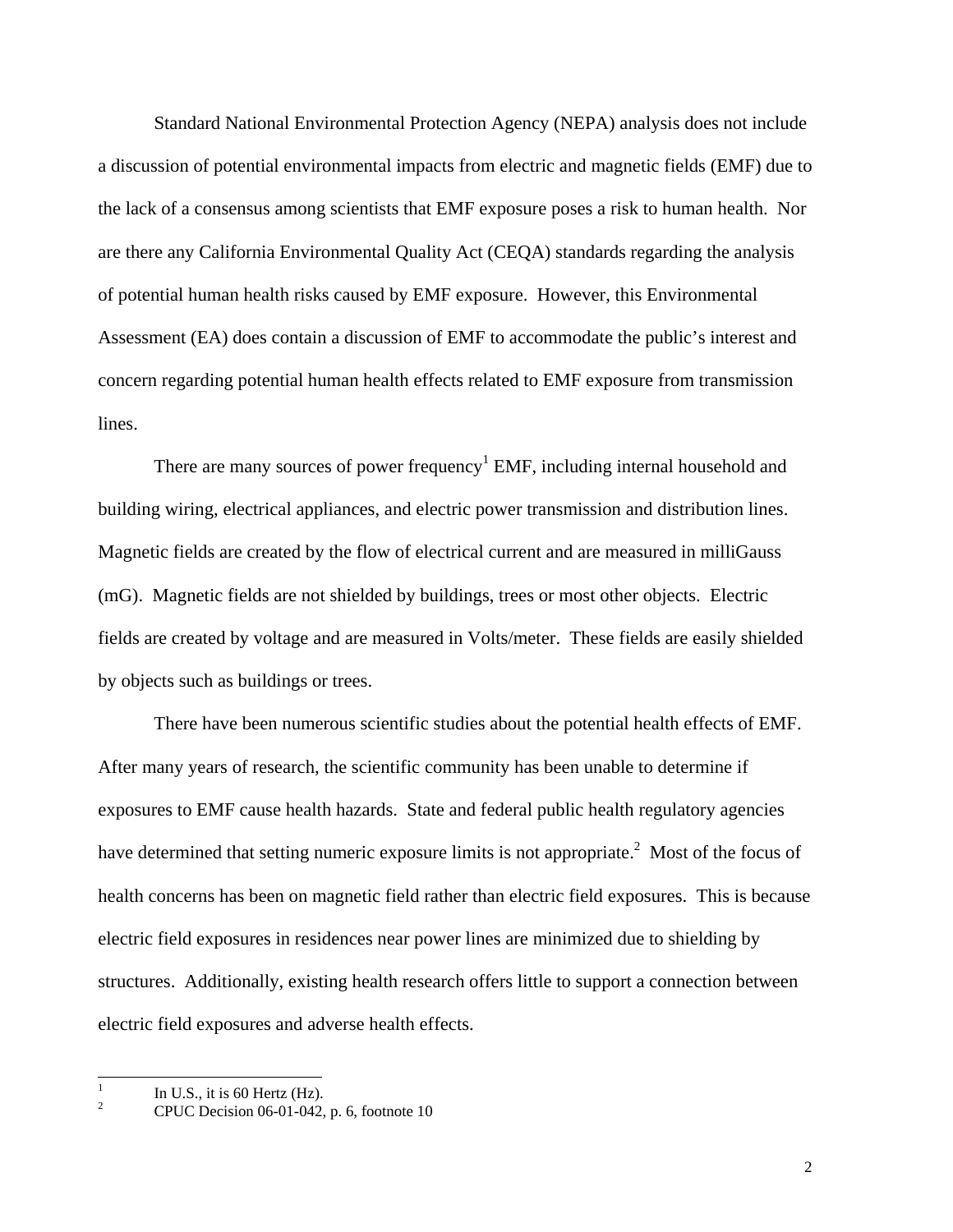Many of the questions about possible connections between EMF exposures and specific diseases have been successfully resolved due to an aggressive international research program. However, potentially important public health questions remain about whether there is a link between EMF exposures and certain diseases, including childhood leukemia and a variety of adult diseases (e.g., adult cancers and miscarriages). As a result, some health authorities have identified magnetic field exposures as a possible human carcinogen. As summarized in greater detail below, these conclusions are consistent with the following published reports: the National Institute of Environmental Health Sciences (NIEHS) 1999<sup>3</sup>, the National Radiation Protection Board (NRPB) 2001<sup>4</sup>, the International Commission on non-Ionizing Radiation Protection (ICNIRP) 2001, the California Department of Health Services (CDHS)  $2002^5$ , the International Agency for Research on Cancer (IARC)  $2002^6$ , and the World Health Organization (WHO)  $2007^7$ .

The federal government conducted EMF research as a part of a \$45-million research program managed by the NIEHS. This program, known as the EMF RAPID (Research and Public Information Dissemination), submitted its final report to the U.S. Congress on June 15, 1999. The report concluded that:

- "The scientific evidence suggesting that ELF-EMF exposures pose any health risk is weak."8
- "The NIEHS concludes that ELF-EMF exposure cannot be recognized as entirely safe because of weak scientific evidence that exposure may pose a leukemia hazard."<sup>9</sup>

 3 National Institute of Environmental Health Sciences' Report on Health Effects from Exposures to Power-Line frequency Electric and Magnetic Fields, NIH Publication No. 99-4493, June 1999.

National Radiological Protection Board, Electromagnetic Fields and the Risk of Cancer, Report of an Advisory Group on Non-ionizing Radiation, Chilton, U.K. 2001 5

California Department of Health Services, An Evaluation of the Possible Risks from Electric and Magnetic Fields from Power Lines, Internal Wiring, Electrical Occupations, and Appliances, June 2002.

World Health Organization / International Agency for Research on Cancer, IARC Monographs on the evaluation of carcinogenic risks to humans (2002), Non-ionizing radiation, Part 1: Static and extremely lowfrequency (ELF) electric and magnetic fields, IARCPress, Lyon, France: International Agency for Research on Cancer, Monograph, vol. 80, p. 338, 2002

<sup>7</sup> WHO, Environmental Health Criteria 238, EXTREMELY LOW FREQUENCY FIELDS, 2007 8

National Institute of Environmental Health Sciences, NIEHS Report on Health Effects from Exposures to Power-Frequency Electric and Magnetic Fields, p. ii, NIH Publication No. 99-4493, 1999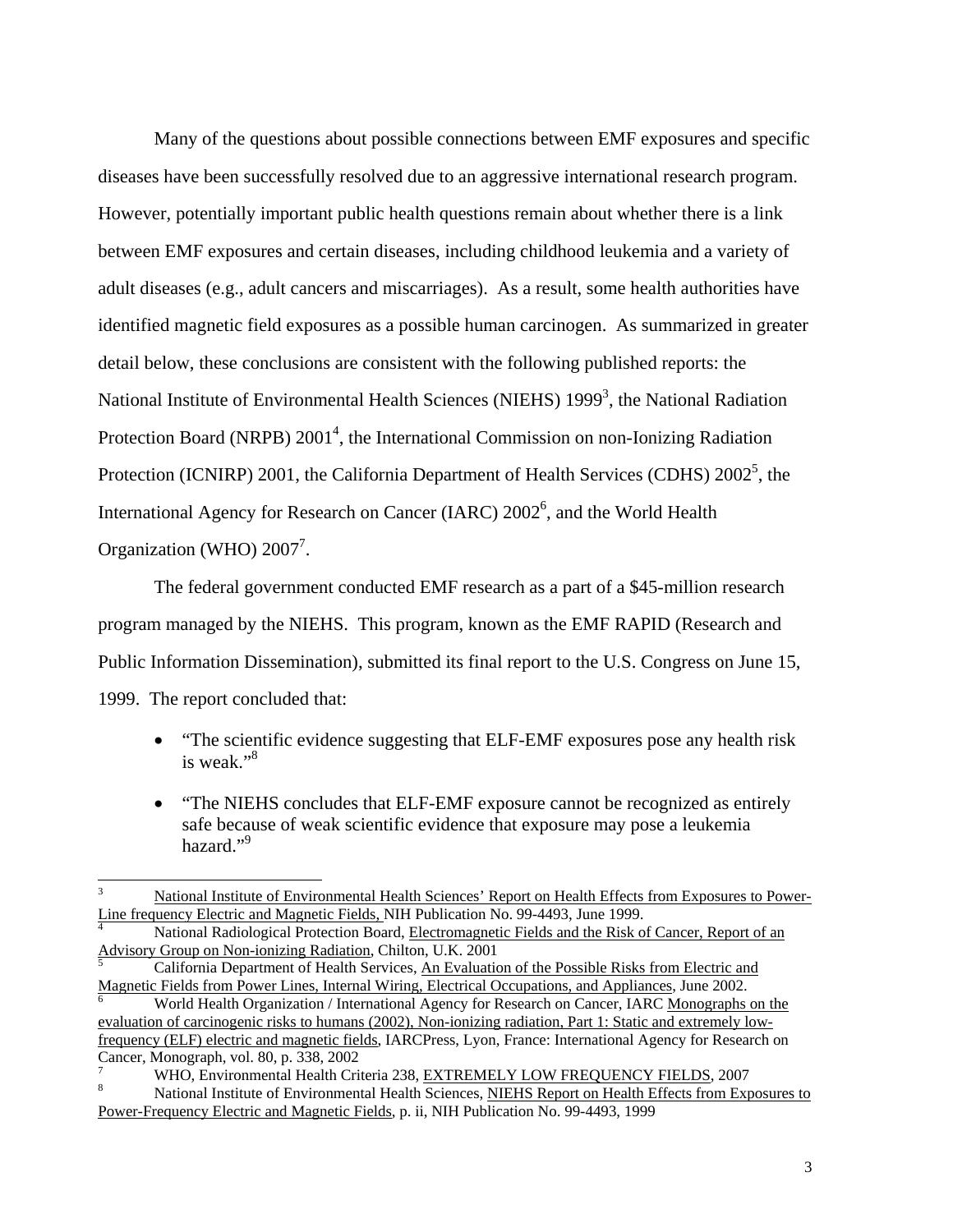"The NIEHS suggests that the level and strength of evidence supporting ELF-EMF exposure as a human health hazard are insufficient to warrant aggressive regulatory actions; thus, we do not recommend actions such as stringent standards on electric appliances and a national program to bury all transmission and distribution lines. Instead, the evidence suggests passive measures such as a continued emphasis on educating both the public and the regulated community on means aimed at reducing exposures. NIEHS suggests that the power industry continue its current practice of siting power lines to reduce exposures and continue to explore ways to reduce the creation of magnetic fields around transmission and distribution lines without creating new hazards."<sup>10</sup>

## In 2001, Britain's NRPB arrived at a similar conclusion:

"After a wide-ranging and thorough review of scientific research, an independent Advisory Group to the Board of NRPB has concluded that the power frequency electromagnetic fields that exist in the vast majority of homes are not a cause of cancer in general. However, some epidemiological studies do indicate a possible small risk of childhood leukemia associated with exposures to unusually high levels of power frequency magnetic fields."<sup>11</sup>

## In 2002, three scientists for CDHS concluded:

"To one degree or another, all three of the [C]DHS scientists are inclined to believe that EMFs can cause some degree of increased risk of childhood leukemia, adult brain cancer, Lou Gehrig's Disease, and miscarriage.

They [CDHS] strongly believe that EMFs do not increase the risk of birth defects, or low birth weight.

They [CDHS] strongly believe that EMFs are not universal carcinogens, since there are a number of cancer types that are not associated with EMF exposure.

To one degree or another they [CDHS] are inclined to believe that EMFs do not cause an increased risk of breast cancer, heart disease, Alzheimer's disease, depression, or symptoms attributed by some to a sensitivity to EMFs. However, all three scientists had judgments that were "close to the dividing line between believing and not believing" that EMFs cause some degree of increased risk of suicide, or

<sup>-&</sup>lt;br>9

<sup>&</sup>lt;sup>9</sup> *ibid.*, p. iii<br><sup>10</sup> *ibid.*, p. 37 - 38<br><sup>11</sup> NRPB, <u>NRPB Advisory Group on Non-ionizing Radiation Power Frequency Electromagnetic Fields and</u> the Risk of Cancer, NRPB Press Release May 2001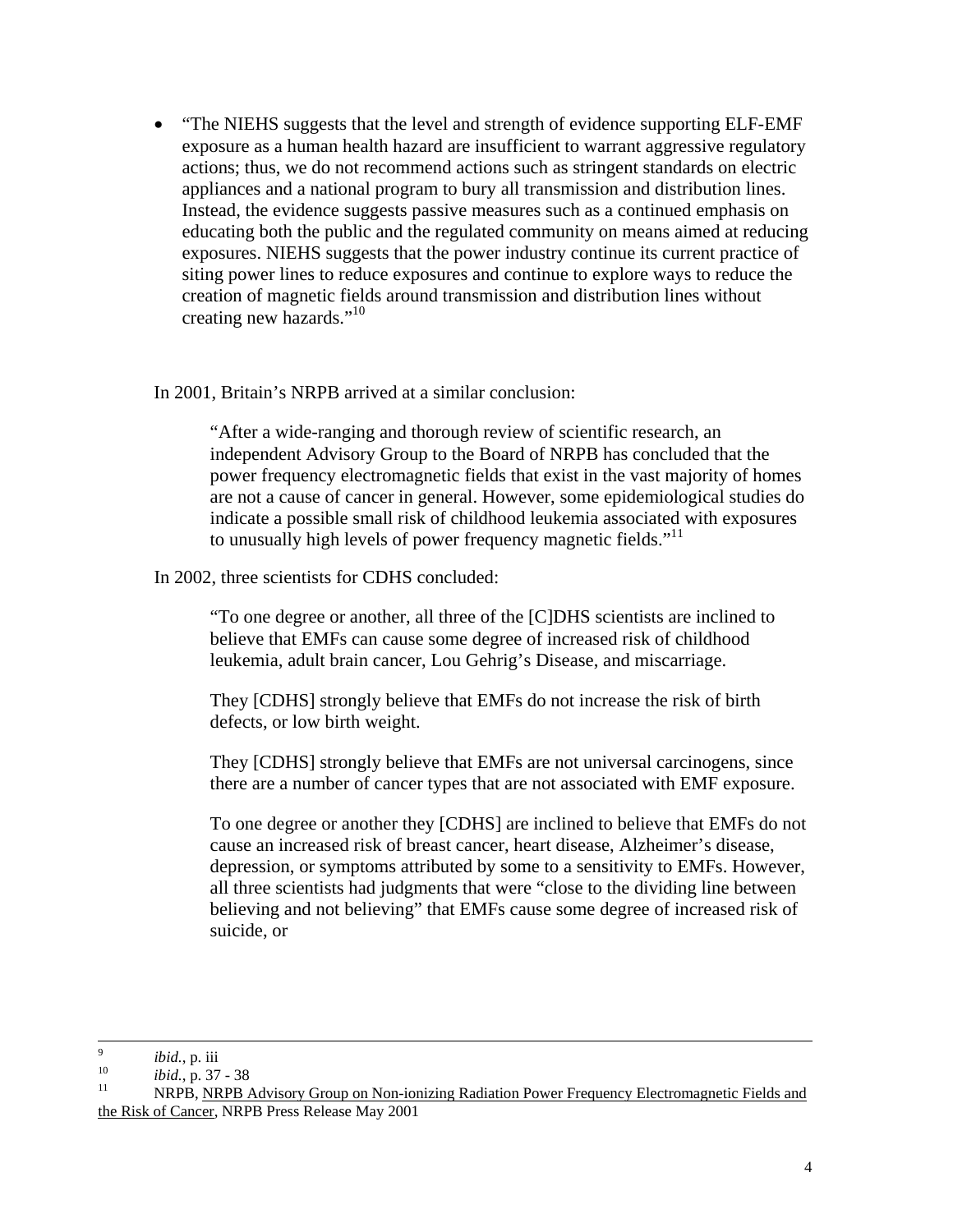For adult leukemia, two of the scientists are 'close to the dividing line between believing or not believing' and one was 'prone to believe' that EMFs cause some degree of increased risk."<sup>12</sup>

Also in 2002, the World Health Organization's (WHO) IARC concluded:

"ELF magnetic fields are possibly carcinogenic to humans"13, based on consistent statistical associations of high-level residential magnetic fields with a doubling of risk of childhood leukemia...Children who are exposed to residential ELF magnetic fields less than 0.4 microTesla (4.0 milliGauss) have no increased risk for leukemia…. In contrast, "no consistent relationship has been seen in studies of childhood brain tumors or cancers at other sites and residential ELF electric and magnetic fields."<sup>14</sup>

In June of 2007, the WHO issued a report on their multi-year investigation of EMF and

the possible health effects. After reviewing scientific data from numerous EMF and human

health studies, they concluded:

"Scientific evidence suggesting that everyday, chronic lowintensity (above 0.3-0.4 µT [3-4 mG]) power-frequency magnetic field exposure poses a health risk is based on epidemiological studies demonstrating a consistent pattern of increased risk for childhood leukaemia."<sup>15</sup>

"In addition, virtually all of the laboratory evidence and the mechanistic evidence fail to support a relationship between lowlevel ELF magnetic fields and changes in biological function or disease status. Thus, on balance, the evidence is not strong enough to be considered causal, but sufficiently strong to remain a concern."<sup>16</sup>

"A number of other diseases have been investigated for possible association with ELF magnetic field exposure. These include cancers in both children and adults, depression, suicide, reproductive dysfunction, developmental disorders, immunological modifications and neurological disease. The scientific evidence supporting a linkage between ELF magnetic fields and any of these diseases is much weaker than for childhood leukemia and in some cases (for example, for

 $12$ 12 CDHS, An Evaluation of the Possible Risks From Electric and Magnetic Fields (EMFs) From Power Lines, Internal Wiring, Electrical Occupations and Appliances, p. 3, 2002<br>
IARC, <u>Monographs</u>, Part I, Vol. 80, p. 338<br> *ibid.*, p. 332 - 334<br>
WHO, Environmental Health Criteria 238, EXTREMELY LOW FREQUENCY FIELDS, p. 11 -

<sup>2007</sup> 

*ibid.*, p. 12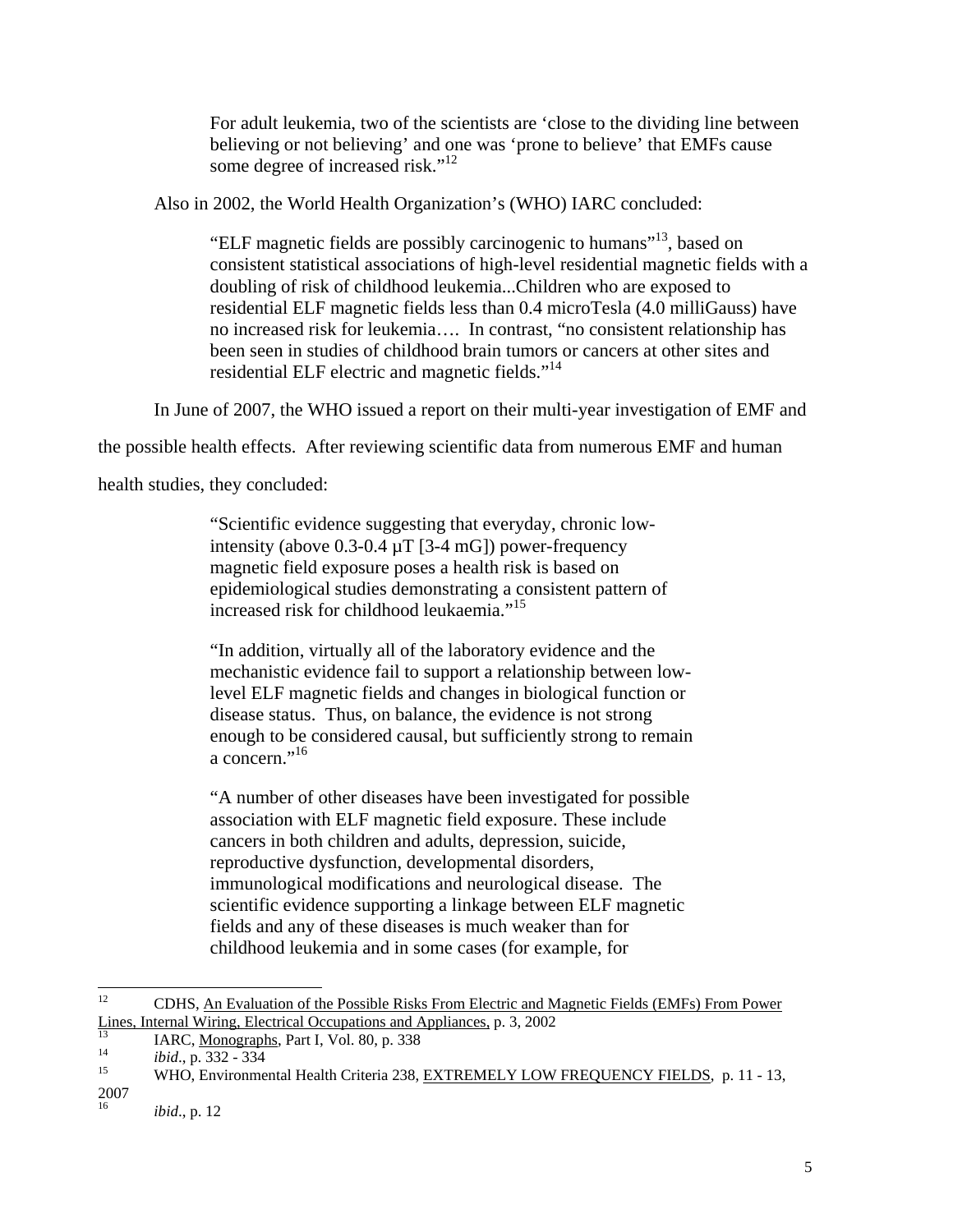cardiovascular disease or breast cancer) the evidence is sufficient to give confidence that magnetic fields do not cause the  $disease$ <sup>,17</sup>

"Furthermore, given both the weakness of the evidence for a link between exposure to ELF magnetic fields and childhood leukemia, and the limited impact on public health if there is a link, the benefits of exposure reduction on health are unclear. Thus the costs of precautionary measures should be very low."<sup>18</sup>

Recognizing the scientific uncertainty over the connection between EMF exposures and health effects, the California Public Utilities Commission (CPUC) adopted a policy that addresses public concern over EMF with a combination of education, information, and precaution-based approaches. Specifically, Decision 93-11-013 established a precautionary based "no-cost and low-cost" EMF policy for California's regulated electric utilities based on recognition that scientific research had not demonstrated that exposures to EMF cause health hazards and that it was inappropriate to set numeric standards that would limit exposure.

In 2006, the CPUC completed its review and update of its EMF Policy in Decision 06- 01-042. This decision reaffirmed the finding that state and federal public health regulatory agencies have not established a direct link between exposure to EMF and human health effects, $^{19}$  and the policy direction that (1) use of numeric exposure limits was not appropriate in setting utility design guidelines to address  $EMF<sub>1</sub><sup>20</sup>$  and (2) existing "no-cost and low-cost" precautionary-based EMF policy should be continued for proposed electrical facilities.

<sup>17</sup> 

<sup>17</sup> *ibid.*, p. 12<br>
<sup>18</sup> *ibid.*, p. 13<br>
<sup>19</sup> CPLIC Dec

<sup>19</sup> CPUC Decision 06-01-042, Conclusion of Law No. 5, mimeo. p. 19 ("As discussed in the rulemaking, a direct link between exposure to EMF and human health effects has yet to be proven despite numerous studies including a study ordered by this Commission and conducted by DHS.").

<sup>20</sup> CPUC Decision 06-01-042, mimeo. p. 17 - 18 ("Furthermore, we do not request that utilities include non-routine mitigation measures, or other mitigation measures that are based on numeric values of EMF exposure, in revised design guidelines or apply mitigation measures to reconfigurations or relocations of less than 2,000 feet, the distance under which exemptions apply under GO 131-D. Non-routine mitigation measures should only be considered under unique circumstances.").